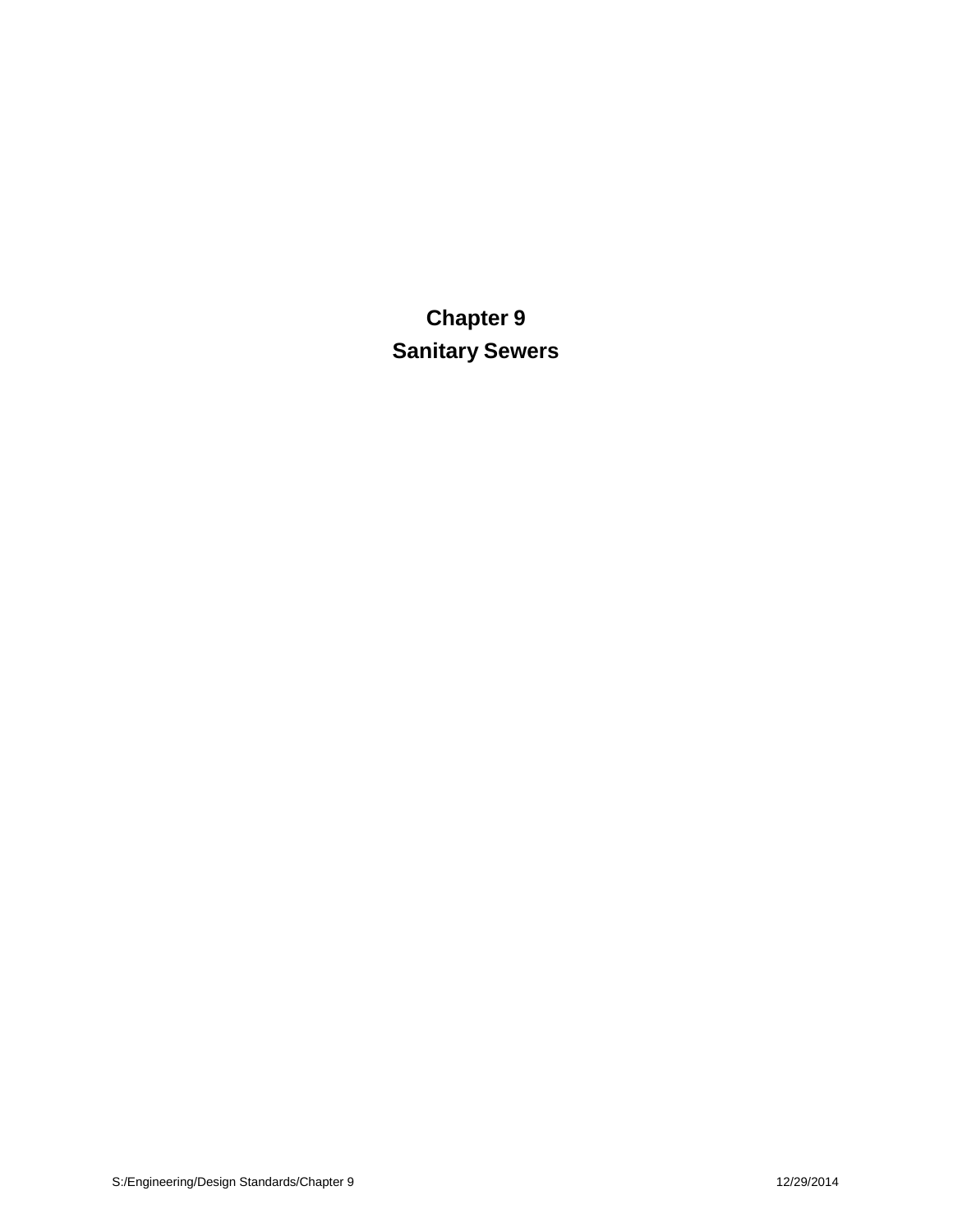# **Chapter 9**

# **Sanitary Sewers**

| <b>Section</b> | <b>Topic</b>                    | Page     |
|----------------|---------------------------------|----------|
| 9.1            | <b>General Requirements</b>     | $9 - 1$  |
| 9.2            | <b>Plan Submittals</b>          | $9 - 1$  |
| 9.3            | Determination of Flow           | $9 - 1$  |
| 9.4            | <b>Facility Design</b>          | $9 - 3$  |
| 9.5            | <b>Sanitary Sewer Easements</b> | $9 - 10$ |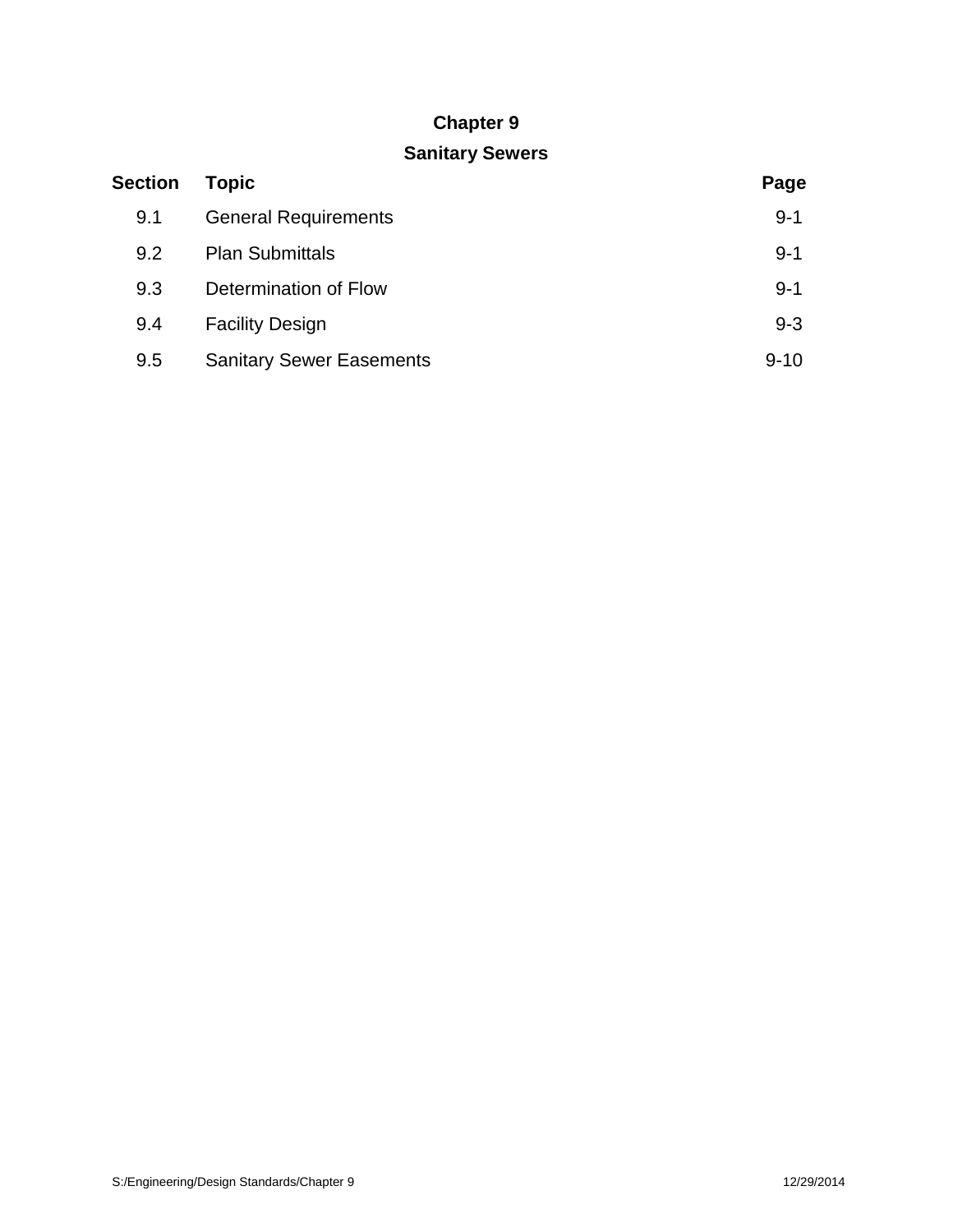# **Chapter 9**

# **Sanitary Sewers**

# **9.1 General Requirements**

- 9.1.1 **Design.** The design for sanitary facilities shall be in conformance with current versions of the following.
	- 1. City of Huron Design Standards, Standard Specifications, and Standard Plates.
	- 2 Requirements and Standards of the South Dakota Department of Environment and Natural Resources.
	- 3. Recommended Standards for Wastewater Facilities Great Lakes- Upper Mississippi River Board of State Public Health and Environmental Managers." Edition (Ten State Standards).
	- 4. South Dakota State Plumbing Code.
	- 5. *Uniform Plumbing Code* of International Association of Plumbing and Mechanical Officials.
	- 6. Conflict In case of a conflict between the above design standards, the most restrictive requirement shall apply.
- 9.1.2 **Construction Standards.** Construction standards shall be the current version of the City of Huron Standard Specifications and Standard Plates together with the latest addenda. All details, materials, and sewer appurtenances shall conform to these standards.

# **9.2 Plan Submittals**

- 9.2.1 **Subdivision Plan Submittals.** See Chapter 13 for Subdivision Plan Submittal requirements.
- 9.2.2 **Capital Improvement Project Plan Submittals.** See Chapter 13 for Capital Improvement Project Plan Submittal requirements.

# **9.3 Determination of Flow**

# 9.3.1 **Lateral Sewers.**

1. Discharge  $(Q_A)$  Average Daily Flow (gpd)

Equation 1: Area x Area Density x Unit Density x Rate  $=$ Average Daily Flow

Equation 2: Number of Units x Unit Density x Rate = Average Daily Flow. Minimum density for multiple dwelling units shall be 2.5 persons/unit. Minimum density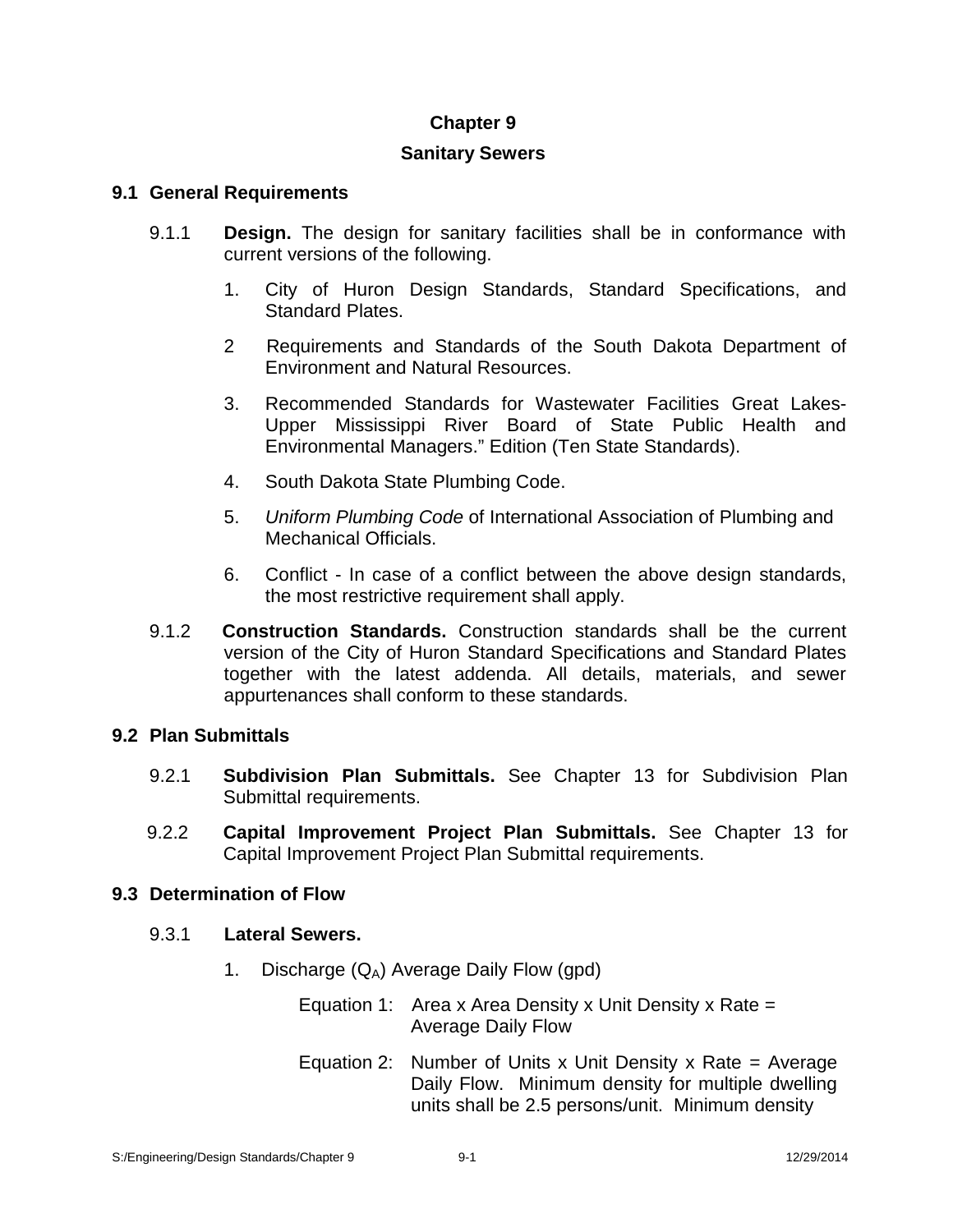for single family dwelling units shall be not less than 3.5 persons per unit.

2. Discharge  $(Q_P)$  Peak Lateral Sewer Flow  $(gpm)$ 

Average Daily Flow x 400% = Peak Lateral Sewer Flow

3. Design Density and Rate—(See paragraph 9.3.5)

## 9.3.2 **Trunk Sewers.**

- 1. Discharge  $(Q_A)$  Average Daily Flow (gpm)
	- Equation 1: Area x Area Density x Unit Density x Rate  $=$ Average Daily Flow
	- Equation 2: Number of Units x Unit Density x Rate = Average Daily Flow
- 2. Discharge  $(Q_P)$  Peak Trunk Flow (gpm)

Average Daily Flow x 250% = Peak Trunk Sewer Flow

- 3. Design Density and Rate—(See paragraph 9.3.5)
- 9.3.3 **Area.** Gross area shall be used in determining design flows and shall include streets and alleys but exclude parks, school grounds, and similar dedicated open space.
- 9.3.4 **Special Design Densities.** Special design densities shall be subject to approval by the City Engineer based on methodology provided by the design professional.

# 9.3.5 **Density Design Table.**

| <b>Land Use</b>                           | <b>Area Density</b> | <b>Unit Density</b>                           | Rate*      |
|-------------------------------------------|---------------------|-----------------------------------------------|------------|
| Low Density<br><b>Residential</b>         | 6 units/acre        | 3 people/unit                                 | $100$ gpcd |
| Med. Density<br><b>Residential</b>        | 12 units/acre       | 2 people/unit                                 | $100$ gpcd |
| <b>High Density</b><br><b>Residential</b> | 25 units/acre       | 2 people/unit                                 | $100$ gpcd |
| Office and<br>Institutional               |                     | Special Design Density—dependent on water use |            |
| Commercial                                |                     | Special Design Density-dependent on water use |            |
| Industrial                                |                     | Special Design Density—dependent on water use |            |
| *gpcd—gallons per capita per day          |                     |                                               |            |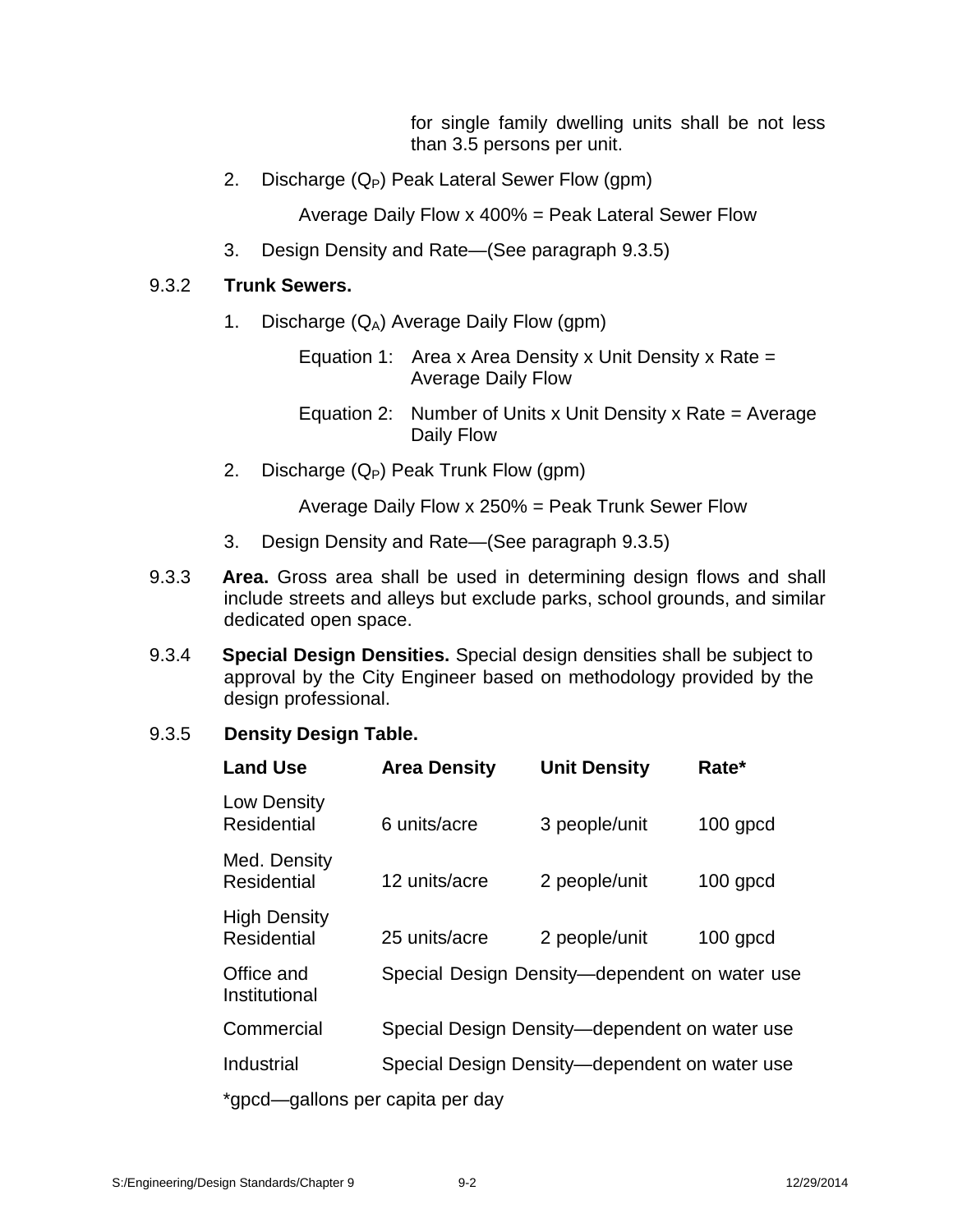## **9.4 Facility Design**

9.4.1 **Capacity of Pipe.** The Manning Equation shall be used to determine pipe capacities. The design Manning's (n) for all Pipe Materials is:

 $m'' = 0.013$ 

#### 9.4.2 **Velocity within Pipe.**

Min. at peak flow  $= 2$  feet per second (fps)

Max. at peak flow  $= 14$  feet per second (fps)

9.4.3 **Approved Pipe Materials.** Refer to Standard Specifications.

#### 9.4.4 **Force Main Minimum andMaximum Velocity.**

The minimum force main velocity shall be 2 feet per second.

Suction and discharging piping for lift stations shall be sized so that the maximum velocities do not exceed 5 feet per second and 8 feet per second, respectively.

Dual force mains will be required if the initial force main velocities cannot meet the minimum velocity standards or if odor problems are anticipated.

- 9.4.5 **Size of Sewer Pipe.** No gravity sanitary sewer to be maintained by the City shall be less than 8-inch diameter. Minimum size of building sanitary sewer stub-outs shall be 4-inch diameter. All sanitary sewer services other than single-family residential units (example: commercial, industrial, office, multifamily, etc.) shall be a minimum of 6-inch diameter. No private lateral sewer shall be less than 6 inches in diameter; however, 8-inch diameter sewers are recommended. 6-inch diameter pipe may be used as private laterals where there are relatively low flows, a small number of people to be served, future extensions are not anticipated, and the sewer is capable of handling the design flows. The justification for using the 6-inch pipe shall be provided by the design professional in writing. The possibility of cleaning problems shall be identified by the design professional and accepted by the development.
- 9.4.6 **Depth of Sewer.** Gravity sewers shall have a minimum depth of 7 feet to the invert where practical. They should be well below the frost line at all points and lower than any water lines placed in the same street. Insulation shall be required above the sanitary sewer where the dimension from the finished grade elevation to the top of the pipe is 5 feet or less (see the Standard Plates for pipe insulation details). Risers on service stub-outs shall be provided for sewers greater than 12 feet deep as measured at the main line sanitary sewer (see the Standard Plates for riser details). Maximum depth of sewer shall not exceed the depth recommended by the pipe manufacturer.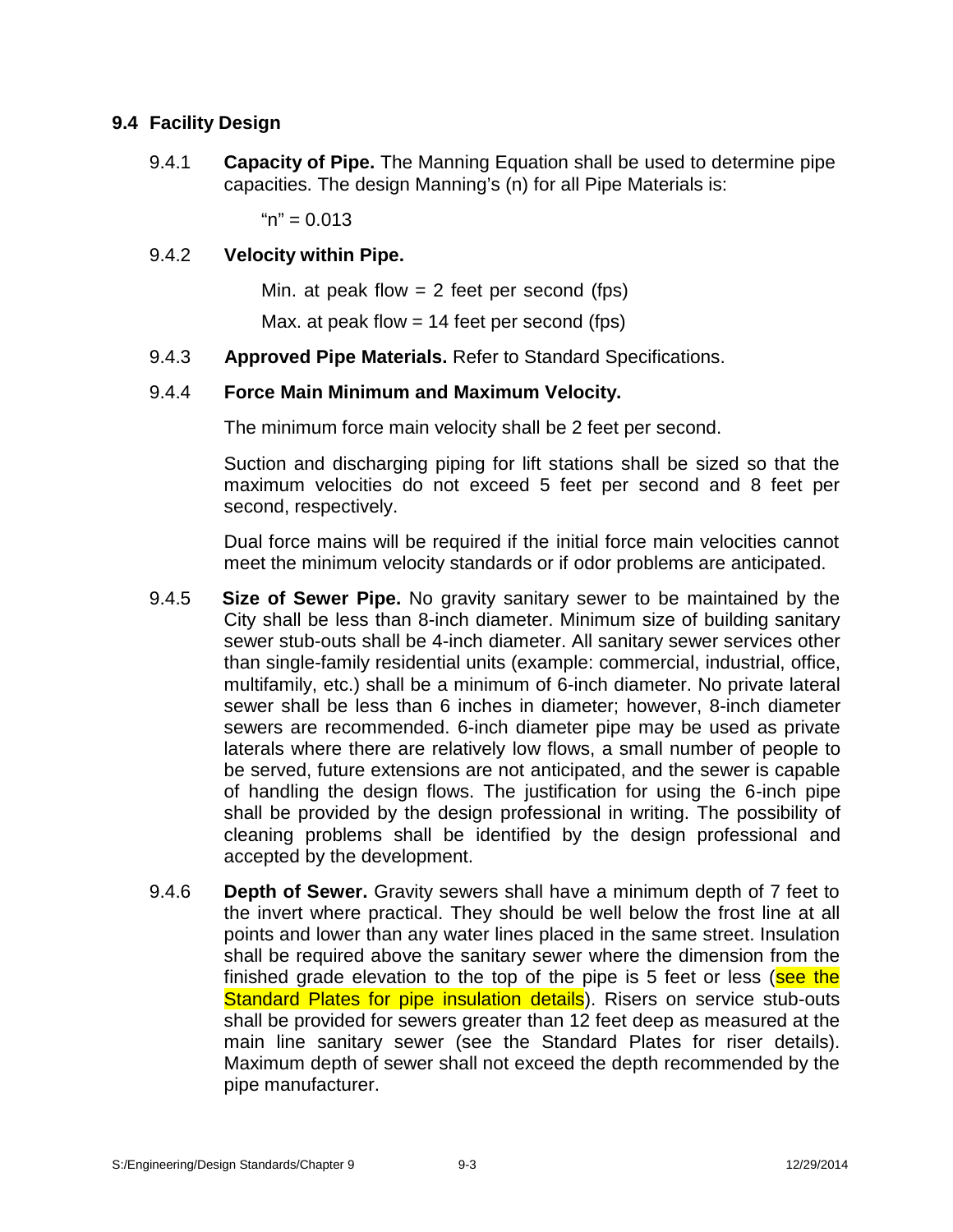9.4.7 **Alignment of Sewers.** Sewers less than 24-inch diameter shall be straight between manholes with the following one exception: In subdivisions where street layouts are such that a straight alignment is not practical, sewers may be curved. The radius of curvature shall not be less than 200 feet for 8-inch diameter pipe. The pipe manufacturer's recommended maximum curvature may not be exceeded. All sanitary sewers on curved streets shall be located in the center of the street. Where it is not possible to maintain the centerline location on a curved street (ex: road centerline radius of curvature less than 200 feet), the sanitary sewer shall be located as close to the centerline as possible and at a distance of at least 10 feet from the back of curb.

## 9.4.8 **Physical Requirements.**

1. **Minimum Manhole Diameter**—48 inches when the influent or effluent piping is less than 18 inches. Manholes are to have a minimum diameter of 60 inches when either the influent or effluent pipes are 18 inches and greater. In all cases, the manufacturer's recommended minimum spacing between pipes shall be followed.

## 2. **Maximum Manhole Spacing**

| <b>Diameter of Sewer</b>          | <b>Distance</b> |
|-----------------------------------|-----------------|
| All sanitary sewer pipe diameters | 500 feet        |

Note: Exceptions may be permitted within a development; however, said exceptions shall not exceed 6 percent of the above distances.

- 3. **Manhole Locations.** Manholes shall be installed at the following locations:
	- a. At the end of each sewer line.
	- b. At all changes in pipe size, grade, or alignment.
	- c. At all sewer pipe intersections.
	- d. Outside the 100-year floodway or floodplain or with the rim elevation 1 foot above the 100-year floodway or floodplain.
- 4. **Minimum Grade.** Sewers shall have minimum grade sufficient to maintain 2 fps at peak flow. For low flow lines where feasible, a minimum grade of 1 percent shall be used. Minimum grade on building sanitary sewer stub-outs shall be 1 percent.

| Sewer Size | Minimum Slope $\text{ft}/100 \text{ ft}$ | Sewer Size | Minimum Slope $\left(\frac{ft}{100}\right)$ ft) |
|------------|------------------------------------------|------------|-------------------------------------------------|
| 8"         | 0.40                                     | 21"        | 0.10                                            |
| 10"        | 0.28                                     | 24"        | 0.08                                            |
| 12"        | 0.22                                     | 27"        | 0.067                                           |
| 14"        | 0.17                                     | 30"        | 0.058                                           |
| 15"        | 0.15                                     | 33"        | 0.052                                           |
| 16"        | 0.14                                     | 36"        | 0.046                                           |
| 18"        | 0.12                                     | 42"        | 0.037                                           |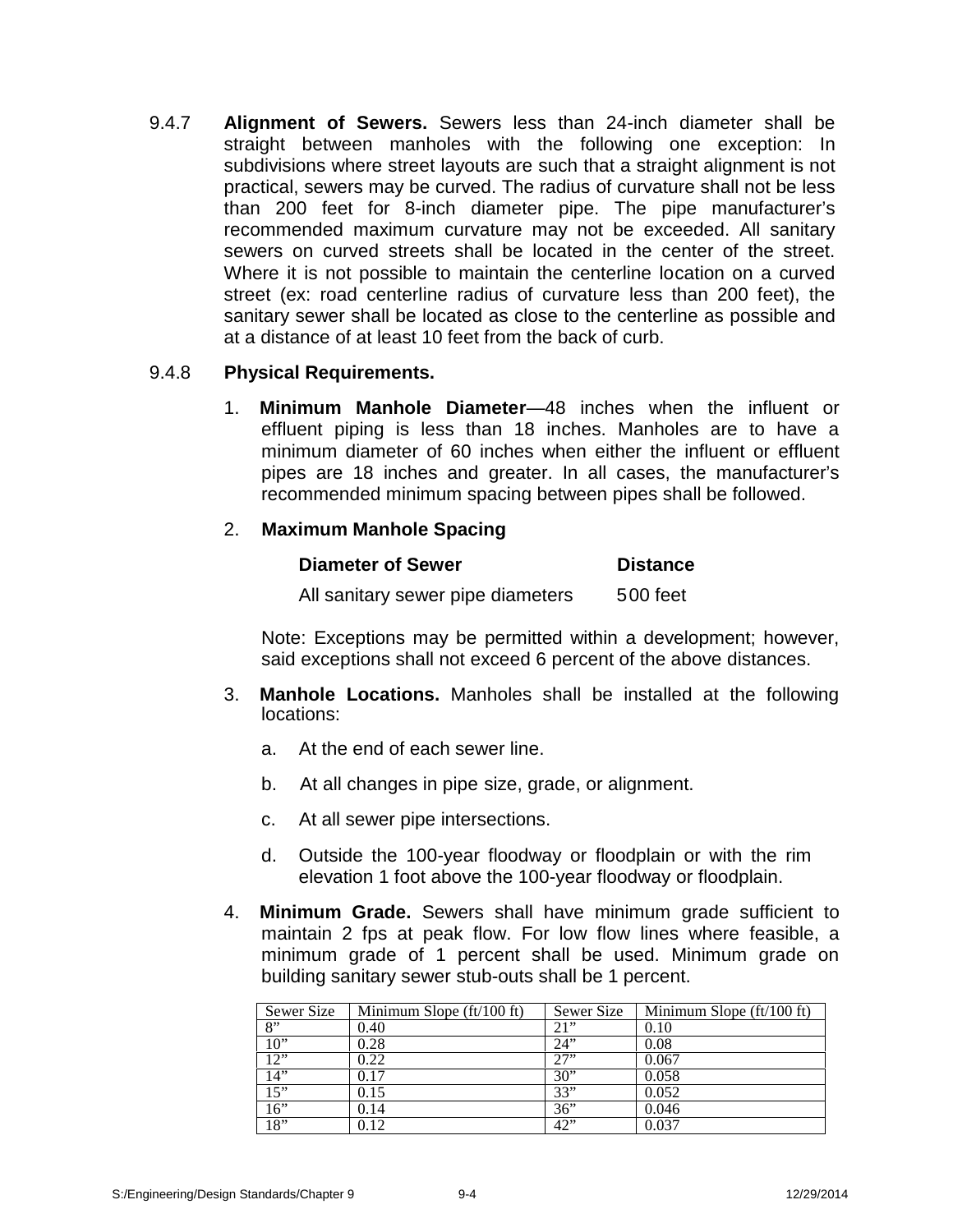## 5. **Minimum Manhole Drop**

Same pipe size - 0.10 feet.

Change in pipe size - match 0.8 depth point of all lines as a minimum, and match tops of pipes whenever possible.

## 6. **Maximum Manhole Drop**

Without drop connection - 1.5 feet as measured from invert to invert. When the drop is less than 1.5 feet, the manhole invert shall be constructed to form a uniform slope from the incoming pipes to the outgoing pipe.

7. **Manhole Covers, Manhole External Frame Seals, Manhole External Joint Seals, and Manhole Markers.** For approved types of manhole covers, refer to Standard Specifications. If the possibility of surface runoff cannot be avoided, a solid manhole cover, having an integral self-sealing type gasket that can be bolted closed, must be used.

All manholes located outside dedicated street rights-of-way shall be designed and constructed with a bolt-down cover plate, having an integral self-sealing type gasket, and with a manhole adjusting ring (if required) shall be bolted to the manhole cone unless otherwise directed by the City Engineer. Bolt-down-type covers may be required in other locations as directed by the City Engineer. A note shall be added to the construction plans indicating where the bolt-down covers are required.

Manhole external frame and joint seals shall be required on all manholes (see supplemental standard specifications and standard plates for additional information).

Plastic-type manhole markers shall be used in areas outside of the dedicated street right-of-way, except for roadway right-of-way areas, and areas designated by the City Engineer. Steel delineator posts and markers shall be used in roadway right-of-way areas, and areas designated by the City Engineer (see the supplemental standard specifications and standard plates for types). A note shall be added to the construction plans to indicate where and what type of marker is to be installed.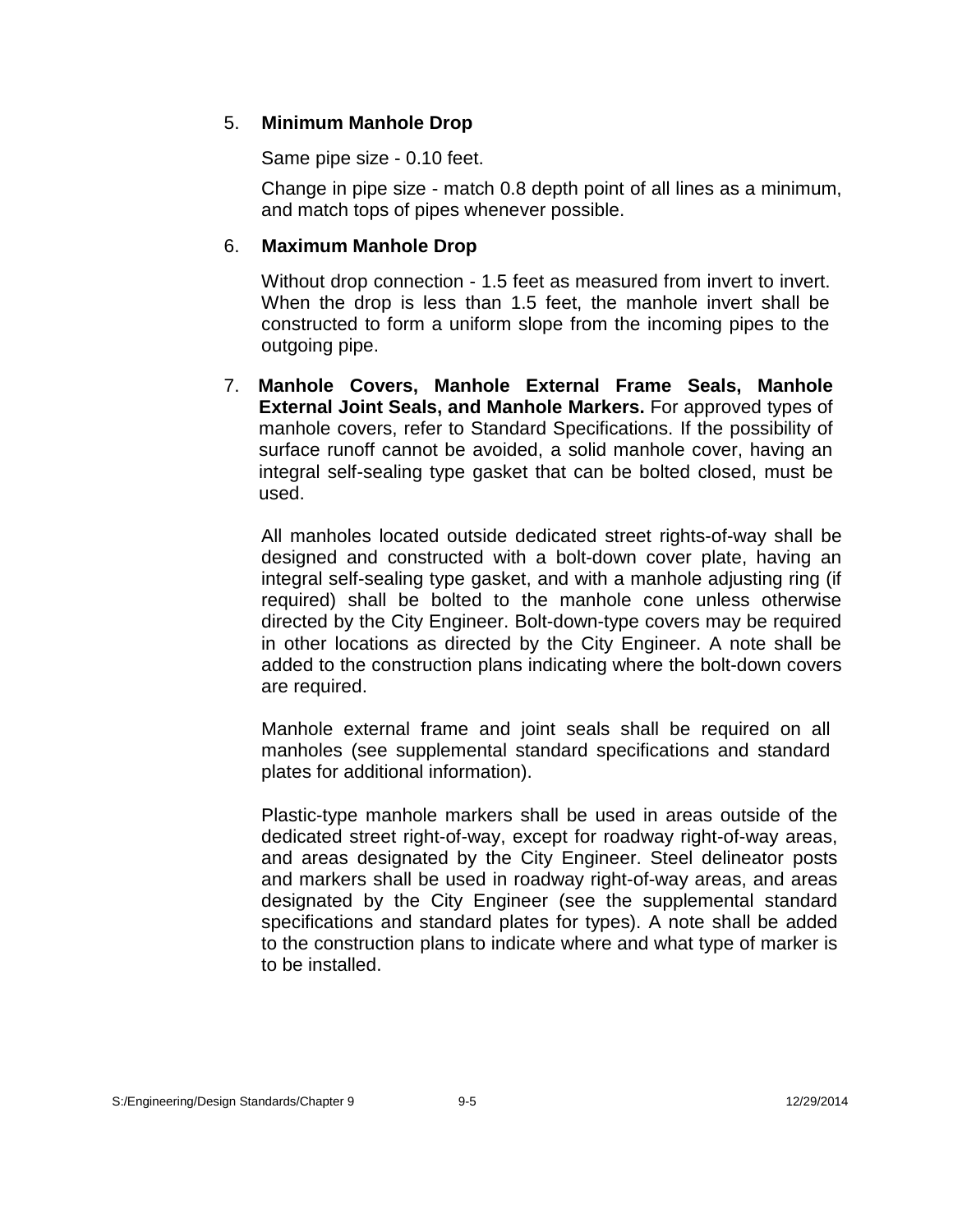- 8. **Access to Manholes.** Manholes outside the street right-of-way shall be subject to the acceptance of the City Engineer. Manholes located outside of the street rights-of-way must be located in areas which allow direct access by maintenance vehicles.
- 9. **Industrial Sewer Monitoring Facility.** Any new building constructed or proposed to be constructed in an industrially zoned area with a floor space of greater than 5,000 square feet, and with a water meter size of greater than 3/4 inch and projected process wastewater flow greater than 5,000 gallons per day, or if otherwise required by the City Engineer, shall install a sewer monitoring facility prior to final building inspection approval. The monitoring facility shall normally be situated outside of the building on the user's premises. If the industrial user's service line ties into an existing City manhole and such manhole allows for safe sampling and isolation of the industrial user's discharge, the City Engineer may allow said manhole to serve as the industrial user's monitoring facility.
- 10. **Crossings.** Sanitary sewer crossings of storm sewers shall have no less than 6 inches of clearance. Special structural support and insulation will be required if there is less than 18 inches clearance (see the Standard Plates for insulation details). The minimum horizontal clearance shall be 2 feet. Clearance refers to the distance from the outside of the sewer pipe to the outside of the storm sewer pipe.

Sanitary sewer crossings of other utilities shall be done in accordance with the South Dakota Department of Environment and Natural Resources, the City Standard Specifications, and the City Standard Plates.

- 11. **Standard Plates.** See Supplemental Standard Specifications and Standard Plates for such details as manholes, drop connections, risers, and other appurtenances.
- 12. "Dead end" manholes on line segments shall be extended beyond the midpoint of the last serviced lot.
- 13. Sanitary sewer lines ending at development phase boundaries that do not terminate with a manhole shall be ended with a bell end section of pipe and watertight plug. A one foot or less section of pipe with a glued-on cap inserted into the bell end of the pipe will be allowable as a watertight plug. Couplings will not be allowed for this type of connection unless there is a change in pipe material.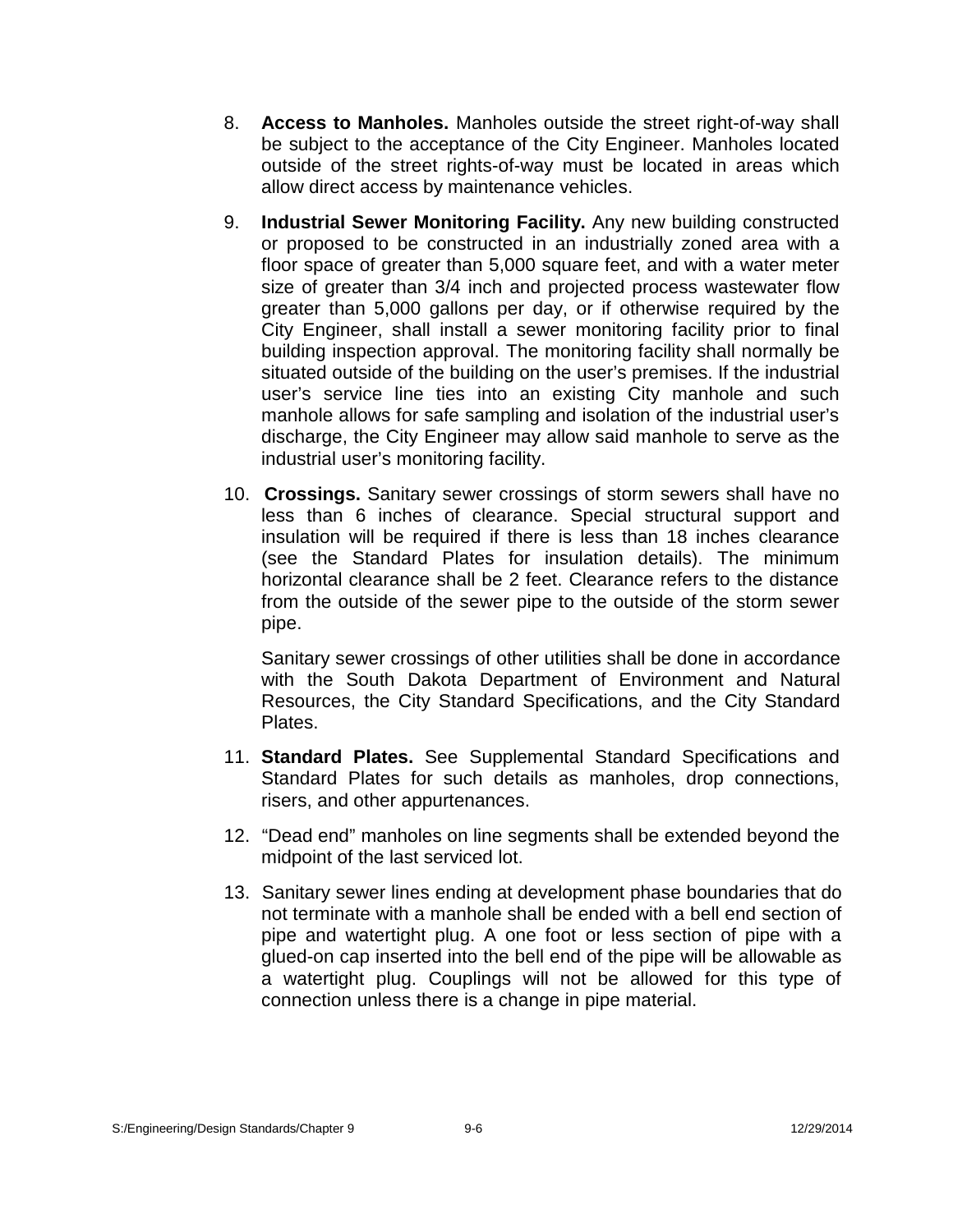14. Where ever possible private sewer service clean-outs will not be allowed in the public right- of-way. All clean-outs shall be protected with approved cover protection (see Standard Plates).

## 9.4.9 **Sewer Services.**

9.4.9.1 **Connections to Manholes.** Individual services may not be connected into manholes unless permitted by the City Engineer.

# 9.4.9.2 **Regular Services.**

- 1. Each structure shall be served by a separate service line connected to a public or private sanitary lateral sewer. The service should be perpendicular to the lateral sewer line in the public right-of-way. Single-family attached housing (twin homes, duplexes, etc.) will be required to have separate services for each living unit. The service for each living unit shall not be located under the property of the adjacent living unit.
- 2. Sewer services must meet all the requirements of the Supplemental Standard Specifications and Standard Plates.
- 3. All platted lots of a proposed subdivision are to front on and have a separate sewer service to a public sanitary sewer main without crossing adjacent properties. Additional sewer services will be required for each additional principal structure on a given lot.
- 4. Sewer services across one lot to provide service to an adjacent lot in a proposed subdivision may be approved, provided that all of the following conditions are met:
	- a. Proposed subdivision does not exceed two lots.
	- b. A private utility easement 20 feet in width is provided across the burdened lot (to be occupied by sewer service only).
	- c. The City Engineer's Office determines that a sewer main extension will not be necessary to perpetuate the system and in all likelihood no future development of abutting properties will benefit from a main extension.
- 9.4.10 **Sewage Lift Stations.** The Design Standards and Standard Details for sewage lift stations shall be used for all stations unless a separate design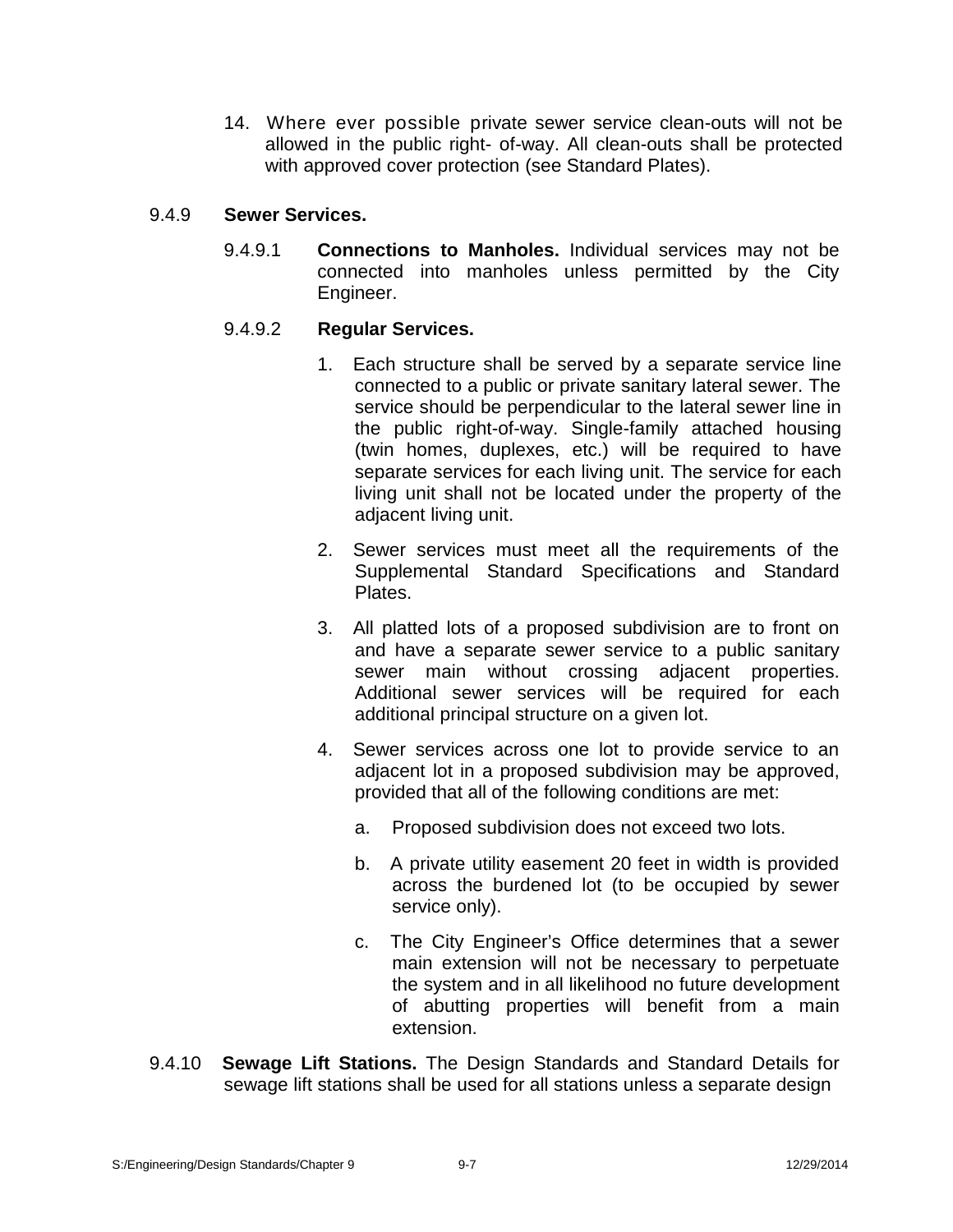is determined necessary by the City Engineer. Each pumping station shall be provided with a minimum of two pumps, each having a capacity sufficient to pump the peak design flow.

Temporary lift stations with reduced design requirements may be considered by the City Engineer where future trunk sewers are planned to eliminate the need for the station within five years from the installation date of the lift station.

No sanitary sewage shall be allowed to be discharged into a newly constructed lift station wet well until final completion is made and notification is made by the City assuring operation responsibilities.

- 9.4.10.1 **Specific Equipment Required.** The sewage lift station shall be supplied with, but not be limited to, the following specific items:
	- Separate dry well and wet well.
	- Hour meter.
	- Secondary power supply engine generator system.
	- Automatic transfer switch for the secondary power supply.
	- Programmable logic controller to control and monitor the lift station remotely and locally.
	- Man lift for all stations greater than 20 feet in depth (the depth shall be defined as the dimension from the top of the dry well entrance tube to the floor of the dry well).
	- Variable Frequency Drive (VFD) for all motors greater than 30 horsepower - The requirement for VFDs may be deleted if it is determined unnecessary by the City Engineer.
- 9.4.10.2 **Wet Well Design.** The wet well design shall be coordinated with pump sizing in order to avoid frequent on/off cycling of the pumps. To prevent septicity, wet well detention time at average daily flow  $(Q_A)$  should not exceed 30 minutes.

Cycle time is the total time between starts of an individual pump and can be determined by comparing the volume between the "on" and "off" levels in the wet well with the pump capacity. Cycle time is computed as follows: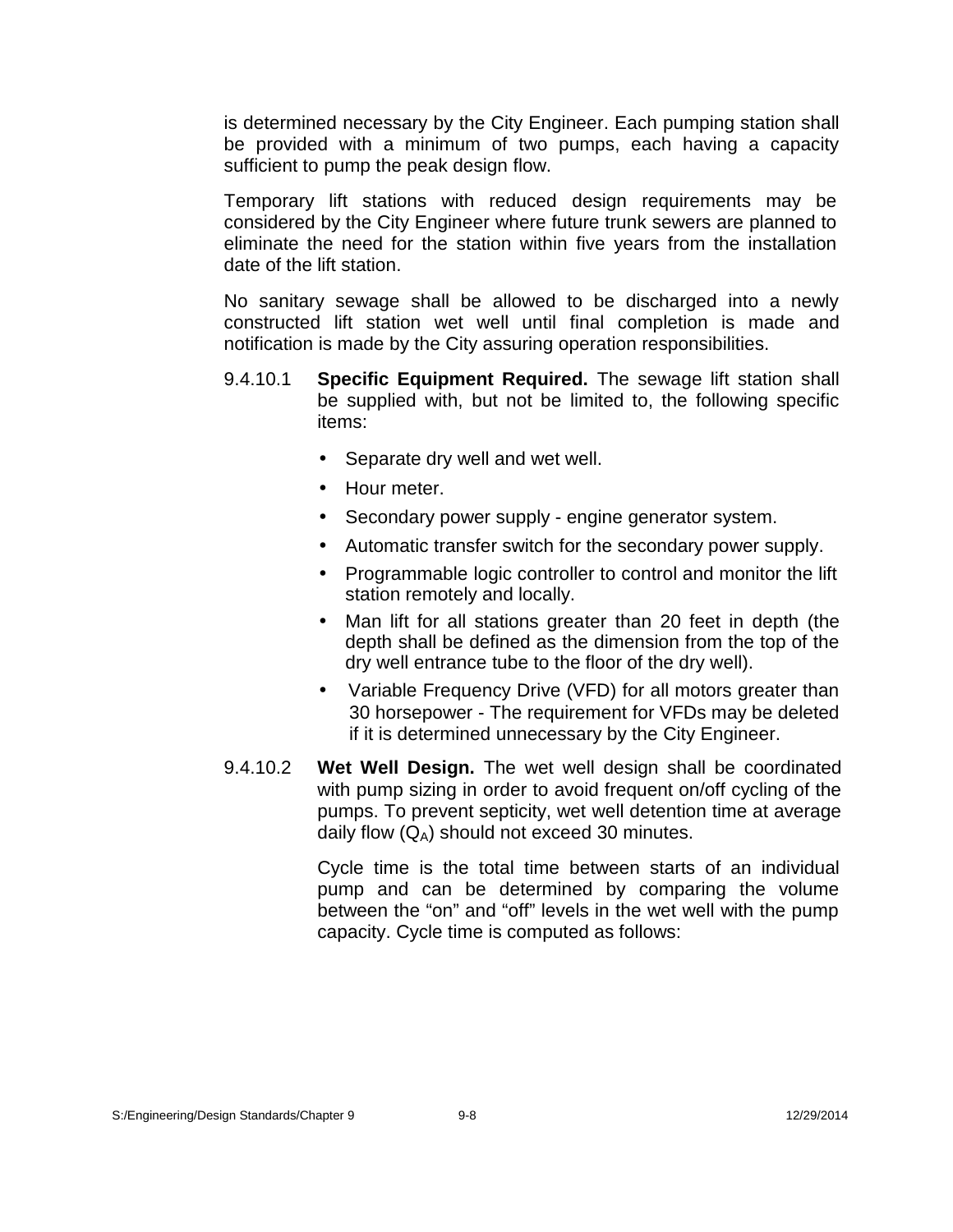Where:

 $CT = Cycle Time (minutes);$ 

 $V = W$ et Well Volume between On and Off Levels (gallons);

D = Rated Pump Capacity (gallons per minute); and

 $(Q_P)$  = Peak Hourly Lateral Sewer Flow (gallons per minute).

 $CT = V/(D - Q_P) + V/Q_P$ 

With a given wet well volume and pumps of uniform pumping rate, minimum cycle time will occur when the rate of inflow is equal to one-half of the discharge rate of the individual pump under consideration and the formula for cycle time simplifies to  $CT = 2V / Q_P = 4V/D$ . An effective wet well volume of at least 2.5 times the discharge rate of the pump is required.

The operating volume of the wet well shall be designed to provide the following maximum motor starting times at the design pumping rates.

| Motor Size, hp | <b>Maximum Motor Starting Times</b> |
|----------------|-------------------------------------|
| $0 - 25$       | 6 starts per hour                   |
| $26 - 35$      | 5 starts per hour                   |
| $36 - 60$      | 4 starts per hour                   |

- 9.4.10.3 **Pump Design.** The operating speed of the pumps shall not exceed 1,800 rpm. The test sphere minimum diameter shall be no less than 3 inches in diameter. The minimum suction and discharge diameter shall be no less than 4 inches in diameter.
- 9.4.10.4 **Engine Generator Design.** The engine generator shall be designed to operate each pump simultaneously but start each pump separately. If more than two pumps are used, the engine generator shall be designed to start the pumps necessary for the firm pumping capacity of the station simultaneously. It shall be at the City Engineer's discretion to change the generator sizing requirements when the size of the lift station warrants it. The engine generator system shall be a four-cycle water cooled type. The generator shall be supplied with an automatic transfer switch. An enclosure for the automatic transfer switch shall be supplied and sized large enough to contain the station on/off switches, telephone termination boxes, and other necessary controls. The generator shall be enclosed in a sound attenuation enclosure and supplied with all accessories which make it a complete operating system.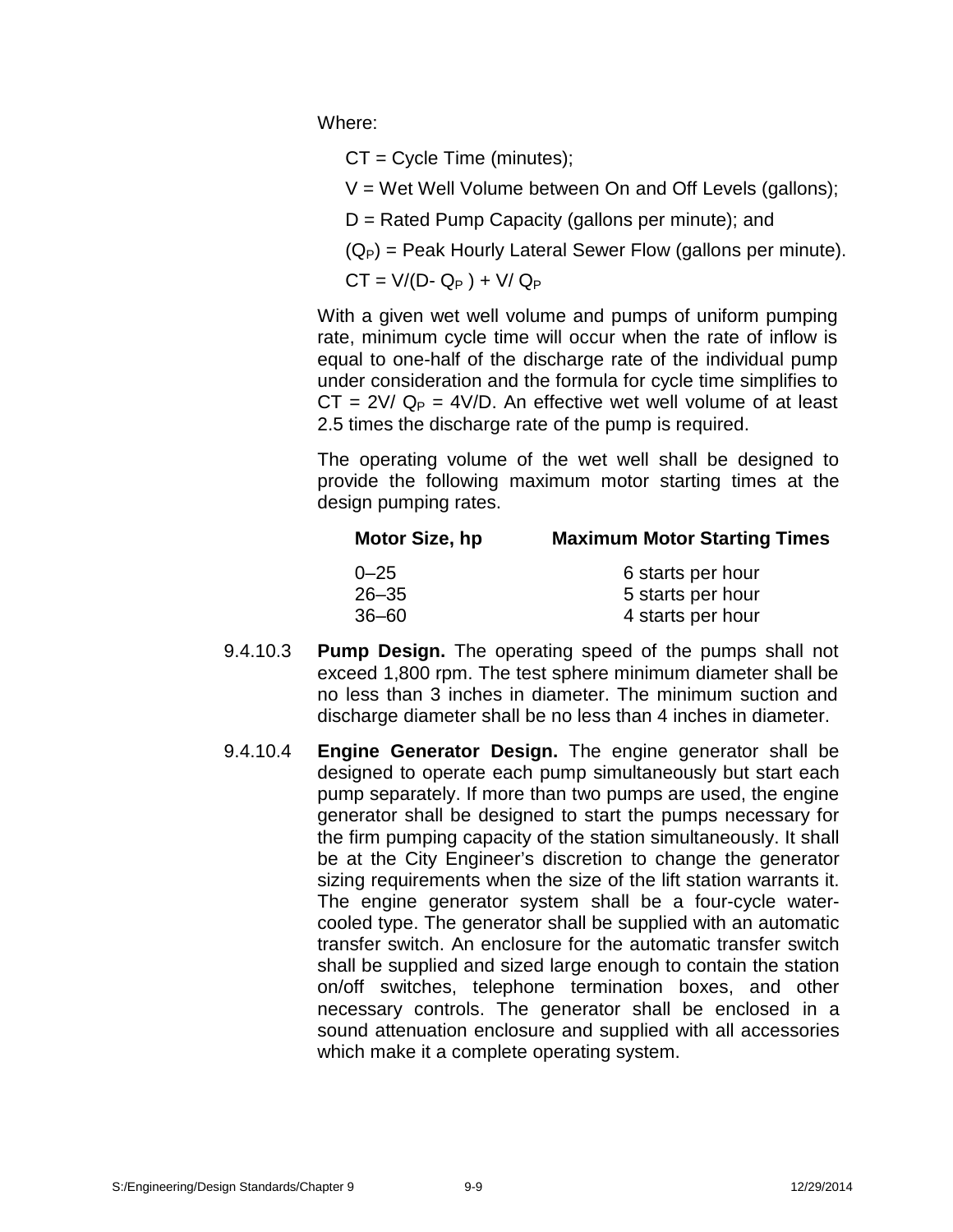- 9.4.10.5 **Power Supply.** The power supply shall be 240 volt, 60 Hz, 3 phase unless 480-volt power supply is required and/or available.
- 9.4.10.6 **Access Road to the Lift Station.** An access into the lift station will be required and shall be shown on the construction drawings. The access road shall meet minimum thickness and materials standards for streets. The surfacing used shall be asphalt, gravel or concrete.
- 9.4.10.7 **Lift Station Site Fencing.** A fence may be required and constructed around the perimeter of the lift station generator. The City Engineer shall determine if a fence is required and its location. The fence shall be as detailed and specified in the Standard Plates.
- 9.4.10.8 **Site Landscaping.** The Contractor shall maintain the grass areas by watering, fertilizing, reseeding, mulching, and mowing until the grass has established a 2-inch catch of grass. The Contractor shall immediately reseed and mulch areas which show bare spots at no additional cost.
- 9.4.10.9 **Odor Control.** Odor control shall be provided at the lift station and/or the force main discharge where it is determined to be a detectable problem or shown through a design analysis. The design engineer shall perform an analysis showing the modeled results of the odor control analysis. Odor control will be required at the lift station and force main discharge point if it is found to be a detectable problem in the analysis or in the field as determined by the City Engineer within the two-year warranty period.
- 9.4.10.10 **Flooding.** Wastewater pumping station structures and electrical and mechanical equipment shall be protected from physical damage by the 100-year flood and shall remain fully accessible during the 100-year flood.

# **9.5 Sanitary Sewer Easements**

Sanitary sewer easements shall be obtained for all sanitary sewers located on private and public property. Sanitary sewer easements shall have a minimum width of 20 feet. In addition, temporary easements may be required for construction.

Sanitary sewer easements and manholes shall be accessible to City maintenance vehicles. If determined necessary by the City Engineer, the area over the sanitary sewer shall be benched to provide an access trail along the line and/or to the manholes.